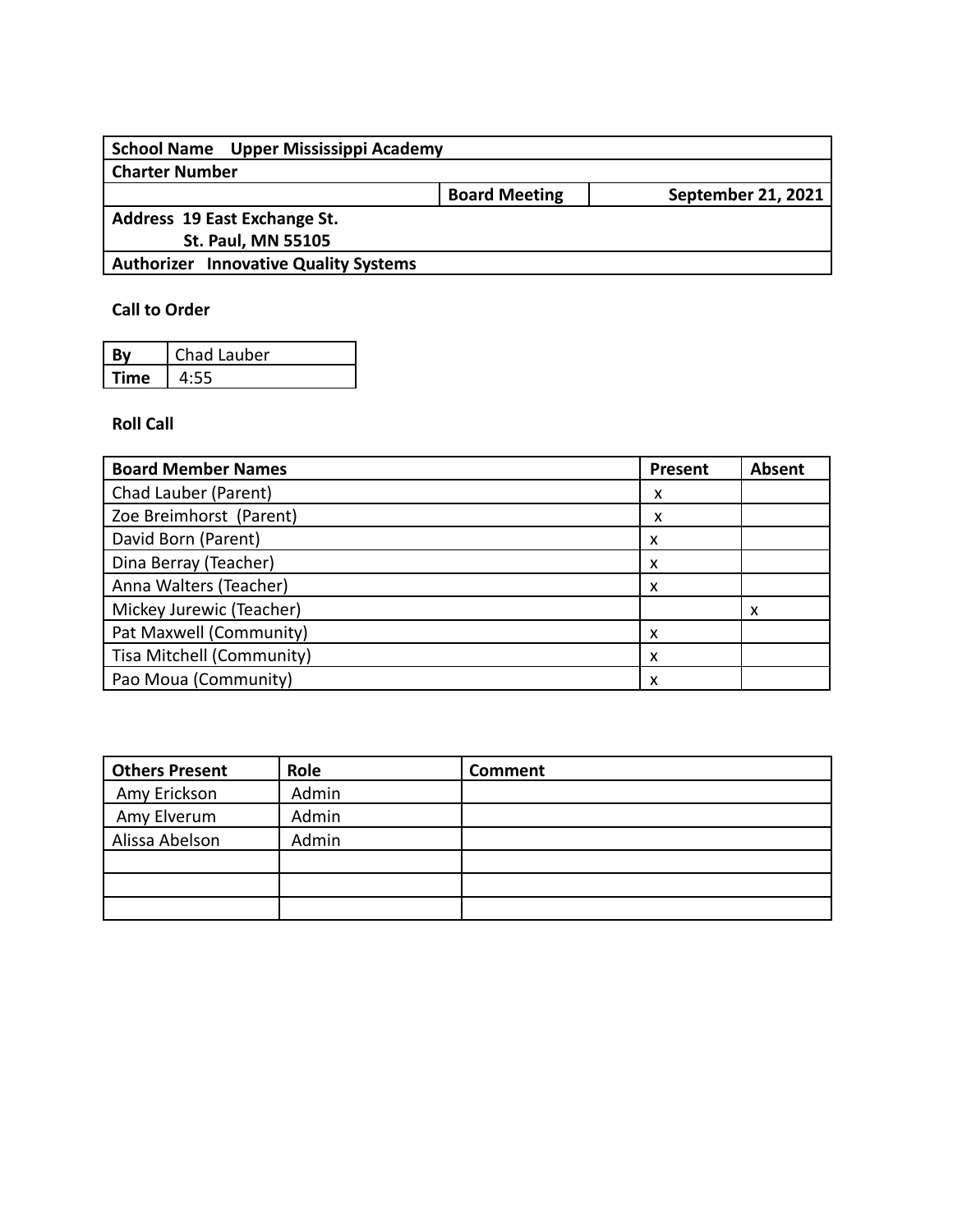| In the Matter of                | <b>Minutes of the Prior Meeting</b> |                   | Approved |     |               |                |
|---------------------------------|-------------------------------------|-------------------|----------|-----|---------------|----------------|
| <b>Motion to Approve</b>        |                                     | <b>By Maxwell</b> |          | 2nd | By Breimhorst |                |
| <b>Consensus</b><br><b>Vote</b> |                                     |                   | Absent   | Yea | <b>Nay</b>    | <b>Abstain</b> |
| <b>Board Member</b>             |                                     |                   |          |     |               |                |
| Chad Lauber (Parent)            |                                     |                   |          |     |               |                |
| Zoe Breimhorst (Parent)         |                                     |                   |          |     |               |                |
| David Born (Parent)             |                                     |                   |          |     |               |                |
| Dina Berray (Teacher)           |                                     |                   |          |     |               |                |
| Anna Walters (Teacher)          |                                     |                   |          |     |               |                |
| Mickey Jurewicz (teacher)       |                                     |                   | x        |     |               |                |
| Pat Maxwell (Community)         |                                     |                   |          |     |               |                |
| <b>Tisa Mitchell (Community</b> |                                     |                   |          |     |               |                |
| Pao Moua (Community)            |                                     |                   |          |     |               |                |

| In the Matter of                                 | <b>Agenda for the Current Meeting</b> |  |        | Approved             |            |                |
|--------------------------------------------------|---------------------------------------|--|--------|----------------------|------------|----------------|
| <b>By Breimhorst</b><br><b>Motion to Approve</b> |                                       |  |        | 2nd<br>Maxwell<br>Bv |            |                |
| <b>Vote</b><br><b>Consensus</b>                  |                                       |  | Absent | Yea                  | <b>Nay</b> | <b>Abstain</b> |
| <b>Board Member</b>                              |                                       |  |        |                      |            |                |
| Chad Lauber (Parent)                             |                                       |  |        |                      |            |                |
| Zoe Breimhorst (Parent)                          |                                       |  |        |                      |            |                |
| David Born (Parent)                              |                                       |  |        |                      |            |                |
| Dina Berray (Teacher)                            |                                       |  |        |                      |            |                |
| Anna Walters (Teacher)                           |                                       |  |        |                      |            |                |
| Mickey Jurewic (Teacher)                         |                                       |  | x      |                      |            |                |
| Pat Maxwell (Community)                          |                                       |  |        |                      |            |                |
| Tisa Mitchell (Community)                        |                                       |  |        |                      |            |                |
| Pao Moua (Community)                             |                                       |  |        |                      |            |                |

| <b>Public Comment. None</b> |  |
|-----------------------------|--|
| Comment:                    |  |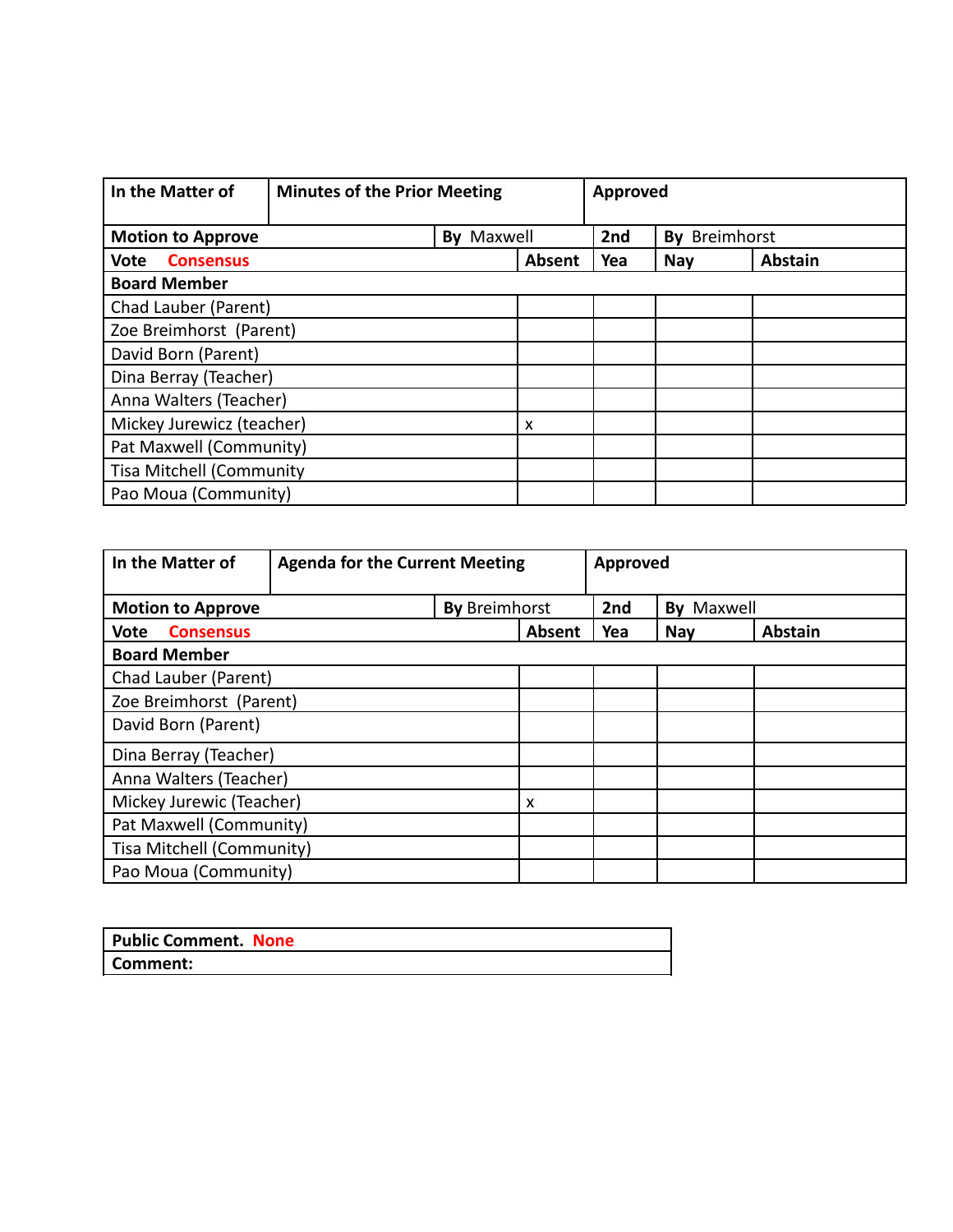| In the Matter of                                                                                                                                                                 | <b>Financial Report</b> |        |     | Approved                  |                |  |  |
|----------------------------------------------------------------------------------------------------------------------------------------------------------------------------------|-------------------------|--------|-----|---------------------------|----------------|--|--|
| <b>Discussion led by Lauber</b>                                                                                                                                                  |                         |        |     |                           |                |  |  |
| <b>Comment:</b> Under the new reporting procedures, Lauber reviewed the monthly summary report and<br>explained various budget components and "practices" to the newest members. |                         |        |     |                           |                |  |  |
| Motion to Approve the report and to                                                                                                                                              |                         |        |     |                           |                |  |  |
| adopt the working budget as the                                                                                                                                                  |                         |        |     | 2nd                       | By Berray      |  |  |
| <b>Approved Budget</b><br><b>Born</b><br>Bv<br><b>Vote</b>                                                                                                                       |                         | Absent | Yea | <b>Nay</b>                | <b>Abstain</b> |  |  |
| <b>Board Member</b>                                                                                                                                                              |                         |        |     |                           |                |  |  |
| Chad Lauber (Parent)                                                                                                                                                             |                         |        |     | X                         |                |  |  |
| Zoe Breimhorst (Parent)                                                                                                                                                          |                         |        |     | X                         |                |  |  |
| David Born (Parent)                                                                                                                                                              |                         |        |     | X                         |                |  |  |
| Dina Berray (Teacher)                                                                                                                                                            |                         |        |     | X                         |                |  |  |
| Anna Walters (Teacher)                                                                                                                                                           |                         |        |     | X                         |                |  |  |
| Mickey Jurewic (Teacher)                                                                                                                                                         |                         | X      |     |                           |                |  |  |
| Pat Maxwell (Community)                                                                                                                                                          |                         |        |     | $\boldsymbol{\mathsf{x}}$ |                |  |  |
| Tisa Mitchell (Community)                                                                                                                                                        |                         |        |     | X                         |                |  |  |
|                                                                                                                                                                                  | Pao Moua (Community)    |        |     | X                         |                |  |  |

| In the Matter of                                                                                                               | Request from administration to add<br>Amy Erickson as a 2 <sup>nd</sup> (alternative)<br>signer on the school's checking<br>account. |                    |        | Approved |                   |                |
|--------------------------------------------------------------------------------------------------------------------------------|--------------------------------------------------------------------------------------------------------------------------------------|--------------------|--------|----------|-------------------|----------------|
| Discussion led by Lauber and Elverum                                                                                           |                                                                                                                                      |                    |        |          |                   |                |
| <b>Comment</b> At present only one signer is available (Elverum); a back-up signer is advisable in the event<br>of her absence |                                                                                                                                      |                    |        |          |                   |                |
| <b>Motion to</b>                                                                                                               |                                                                                                                                      | <b>By Mitchell</b> |        | 2nd      | <b>By Maxwell</b> |                |
| Vote                                                                                                                           |                                                                                                                                      |                    | Absent | Yea      | <b>Nay</b>        | <b>Abstain</b> |
| <b>Board Member</b>                                                                                                            |                                                                                                                                      |                    |        |          |                   |                |
| Chad Lauber (Parent)                                                                                                           |                                                                                                                                      |                    |        | X        |                   |                |
| Zoe Breimhorst (Parent)                                                                                                        |                                                                                                                                      |                    |        | X        |                   |                |
| David Born (Parent)                                                                                                            |                                                                                                                                      |                    | X      |          |                   |                |
| Dina Berray (Teacher)                                                                                                          |                                                                                                                                      |                    | X      |          |                   |                |
| Anna Walters (Teacher)                                                                                                         |                                                                                                                                      |                    |        | X        |                   |                |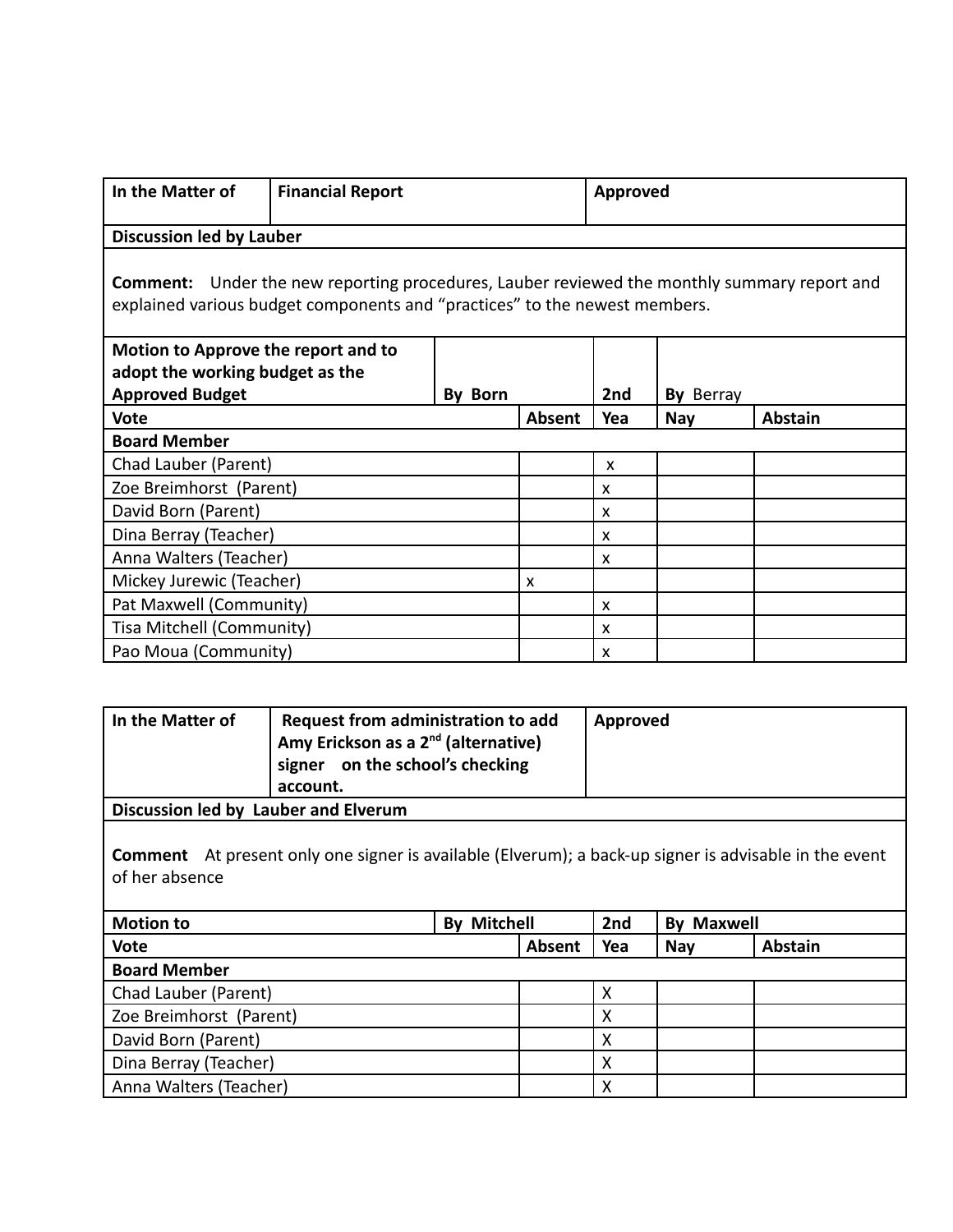| Mickey Jurewic (Teacher)  |  |  |
|---------------------------|--|--|
| Pat Maxwell (Community)   |  |  |
| Tisa Mitchell (Community) |  |  |
| Pao Moua (Community)      |  |  |

| In the Matter of            | <b>School Safe Learning Plan</b>                                                                                                                                                                                                                                                                                                                                     | Information advisory |
|-----------------------------|----------------------------------------------------------------------------------------------------------------------------------------------------------------------------------------------------------------------------------------------------------------------------------------------------------------------------------------------------------------------|----------------------|
|                             |                                                                                                                                                                                                                                                                                                                                                                      |                      |
| Discussion led by: Erickson |                                                                                                                                                                                                                                                                                                                                                                      |                      |
|                             |                                                                                                                                                                                                                                                                                                                                                                      |                      |
| <b>Vote</b>                 | The plan will be updated to bring UMA into accord with statewide principles<br>governing quarantine and insolation practices, if needed. Admin met with the<br>regional support person for guidance. New rules and the plan will be updated<br>with parent input. Erickson noted a number of parents have been proactive<br>and helpful in reference to these plans. |                      |
| None Required               |                                                                                                                                                                                                                                                                                                                                                                      |                      |

| In the Matter of                        | <b>Emergency Response Plan</b>                                                       |                |        | Approved |                   |                |
|-----------------------------------------|--------------------------------------------------------------------------------------|----------------|--------|----------|-------------------|----------------|
| Discussion led by Elverum               |                                                                                      |                |        |          |                   |                |
|                                         |                                                                                      |                |        |          |                   |                |
| <b>Comment</b>                          | The Emergency Response Plan is updated and approved by the board annually. There are |                |        |          |                   |                |
| no significant changes since last year. |                                                                                      |                |        |          |                   |                |
| <b>Motion to</b>                        |                                                                                      | <b>By Born</b> |        | 2nd      | <b>By Maxwell</b> |                |
| <b>Vote</b>                             |                                                                                      |                | Absent | Yea      | <b>Nay</b>        | <b>Abstain</b> |
| <b>Board Member</b>                     |                                                                                      |                |        |          |                   |                |
| Chad Lauber (Parent)                    |                                                                                      |                |        | X        |                   |                |
| Zoe Breimhorst (Parent)                 |                                                                                      |                |        | x        |                   |                |
| David Born (Parent)                     |                                                                                      |                |        | X        |                   |                |
| Dina Berray (Teacher)                   |                                                                                      |                |        | X        |                   |                |
| Anna Walters (Teacher)                  |                                                                                      |                |        | x        |                   |                |
| Mickey Jurewic (Teacher)                |                                                                                      |                | X      |          |                   |                |
| Pat Maxwell (Community)                 |                                                                                      |                |        | Χ        |                   |                |
| Tisa Mitchell (Community)               |                                                                                      |                |        | x        |                   |                |
| Pao Moua (Community)                    |                                                                                      |                |        | X        |                   |                |